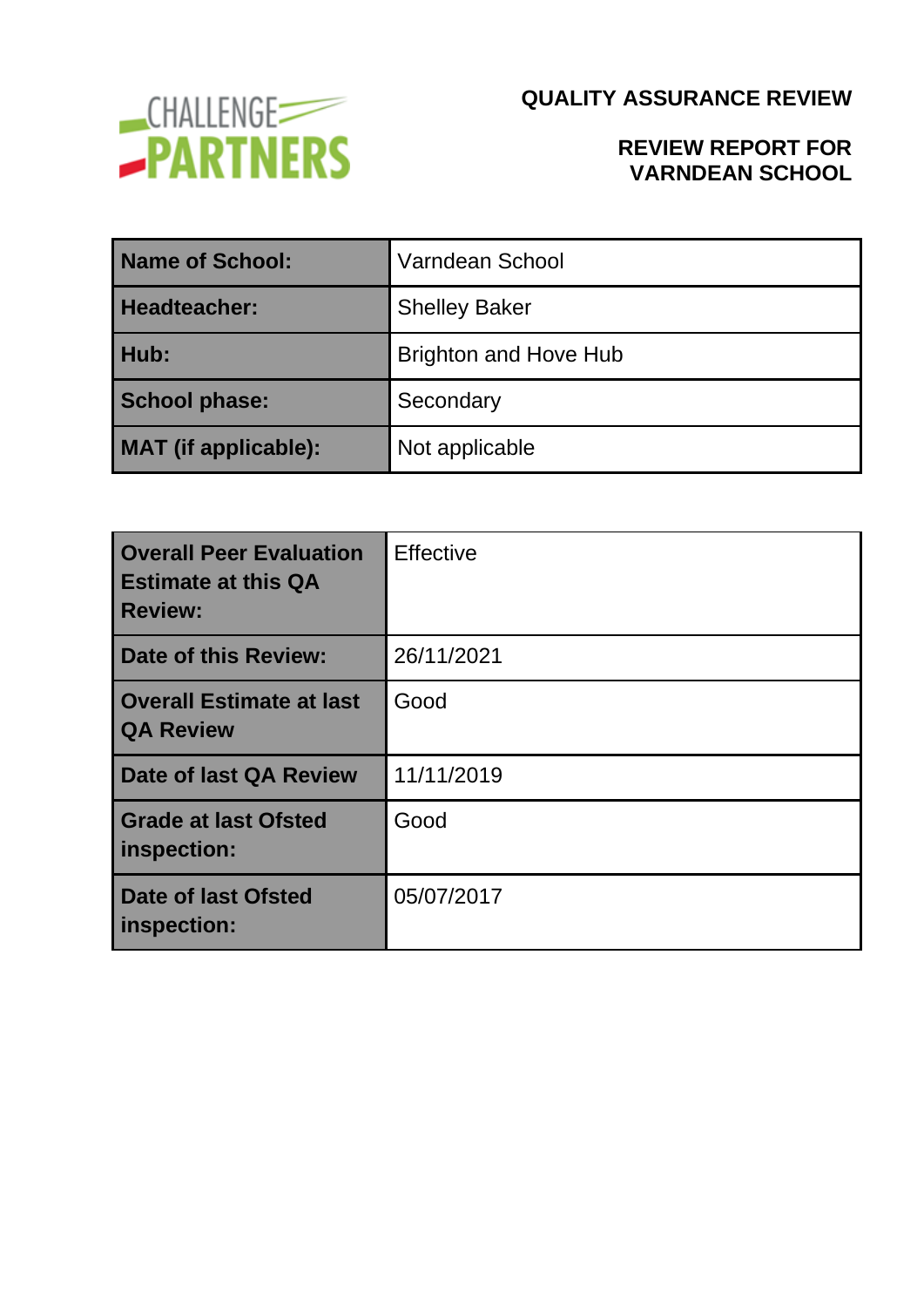

# **REVIEW REPORT FOR VARNDEAN SCHOOL**

#### **Quality Assurance Review**

The review team, comprising host school leaders and visiting reviewers agree that evidence indicates these areas are evaluated as follows:

| Leadership at all levels                                                                                    | Effective                               |
|-------------------------------------------------------------------------------------------------------------|-----------------------------------------|
| <b>Quality of provision and outcomes</b> Effective                                                          |                                         |
| <b>AND</b>                                                                                                  |                                         |
| <b>Quality of provision and</b><br>outcomes for disadvantaged<br>pupils and pupils with additional<br>needs |                                         |
| Area of excellence                                                                                          | World class art provision<br>Accredited |
| <b>Previously accredited valid areas</b><br>of excellence                                                   | Small school system 11/11/2019          |
| <b>Overall peer evaluation estimate</b>                                                                     | Effective                               |

*The Quality Assurance Review estimates are not equivalent to Ofsted grades. The QA Review uses a different framework to Ofsted and the review is developmental not judgmental.*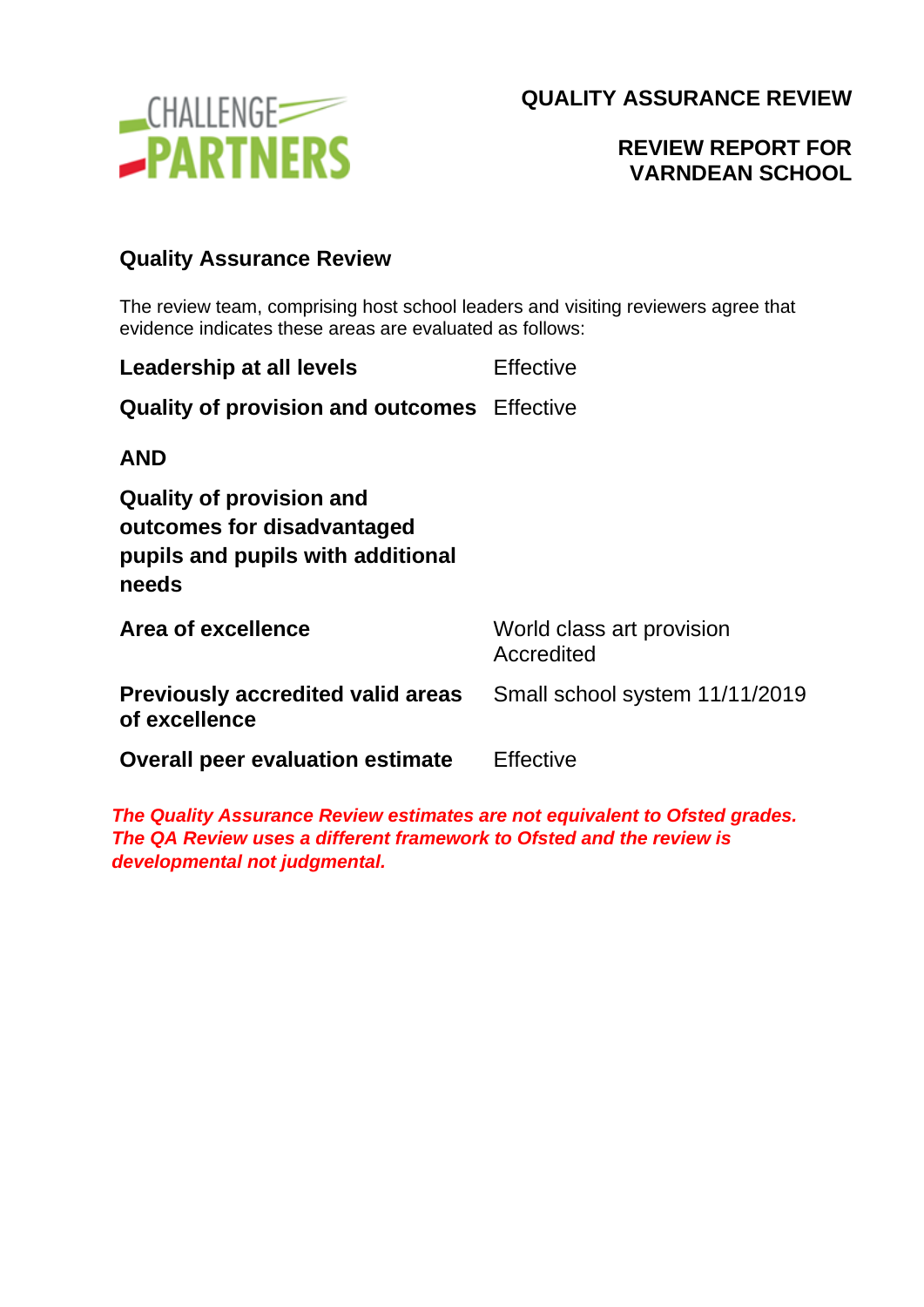

#### **REVIEW REPORT FOR VARNDEAN SCHOOL**

## **1. Context and character of the school**

Varndean School is a larger than average sized mixed state maintained secondary school located in Brighton. The school is now the most popular secondary school in the city and has an increasing number of students on roll. The proportion of students eligible for free school meals in the past six years is slightly below the national average. There are fewer students with English as an additional language (EAL) than the national average. The proportion of students with special education needs and disabilities (SEND) is above the national average, and the proportion of students with an education, health and care plan is also above the national average. The school ethos is based upon the belief that "it takes a village to raise a child". There is a smaller school system. The smaller schools are named Lennox, Angelou, Russell, Turing and Ellis, and each school has its own identity.

### **2.1 Leadership at all levels - What went well**

- The headteacher has a clear vision and leads the school very well. The priorities of the headteacher and her senior leaders are strategic and have been well considered. Senior leaders work closely together and share the same vision. The school vision is exemplified as a butterfly, and all students are encouraged to grow in the school community. This vision was derived alongside staff and students, and all decisions are made through the paradigm of wellbeing. As a result, the climate for learning across the whole school is positive and students evidently enjoy their school experience.
- The leadership team have ensured that their ambitious vision and strategies have a positive and meaningful impact. There has been rapid and sustained change in several areas of school life. For example, as a result of leaders' actions, students have a very positive attitude to learning following the lockdown.
- Each of the five smaller schools has a senior leader as head of school. This means that all senior leaders are concerned with pastoral issues and not only curriculum or teaching. This smaller school system is deeply embedded in the school culture and helps staff to know the students very well. There are weekly assemblies where students of different year groups can attend together and this helps strengthen the school community. Attitudes to learning are monitored and high year group scores are celebrated. Each smaller school follows a consistent approach while at the same time having its own distinctive ethos. Each school chooses its own charities to support, and there are rewards for students.
- Leaders focus on a world class education across all areas of school life. There is a focus on improving teachers' subject knowledge and pedagogy. Senior leaders trust teachers as the experts in their areas and there is a professional learning community across the school. Much of the continuing development is within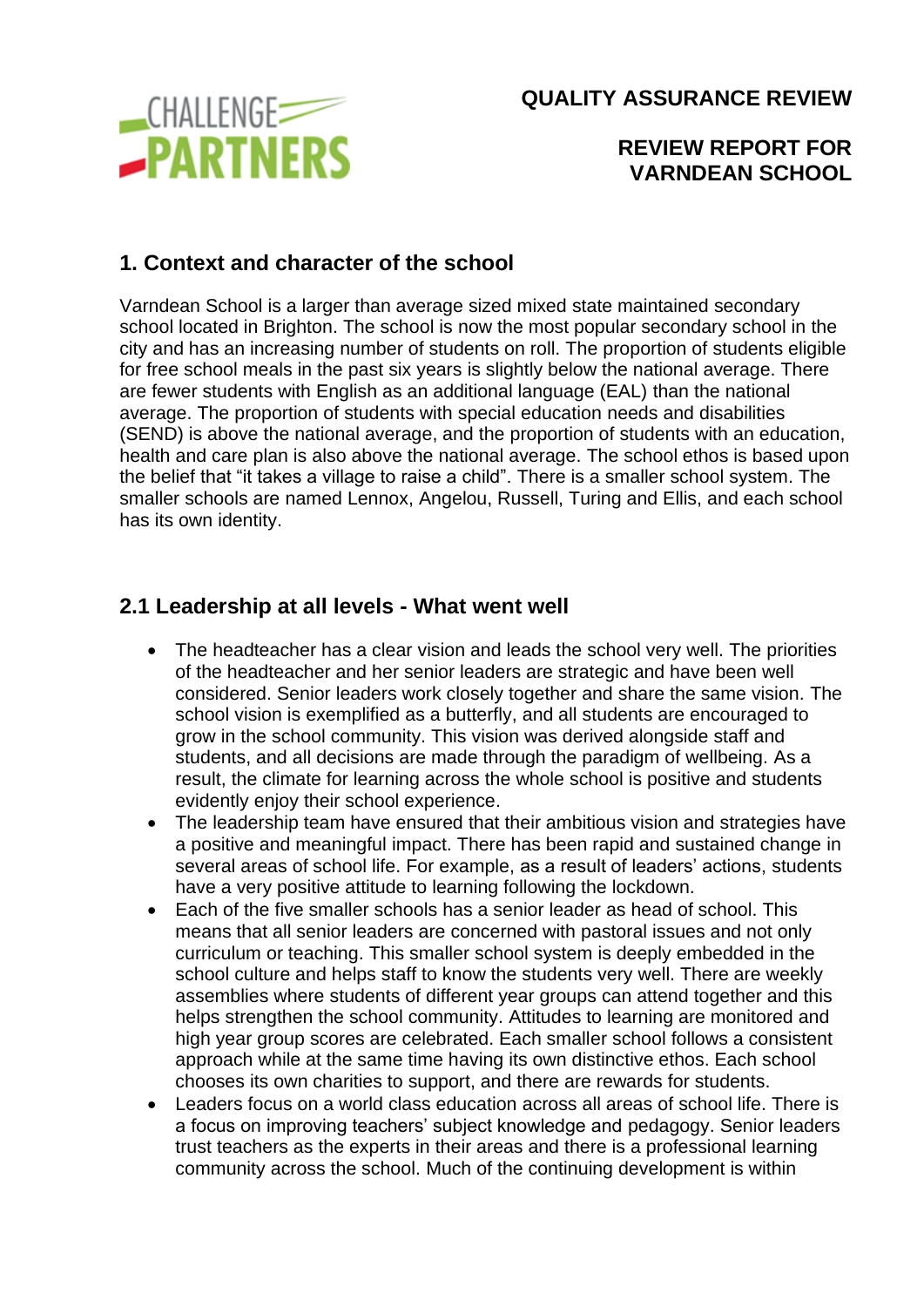

### **REVIEW REPORT FOR VARNDEAN SCHOOL**

subject areas, and many subject leaders run the city subject networks. There is a wise balance between direction and autonomy. Continuing professional development pathways allow for both individual autonomy for professional growth as well as targeted direction where necessary from line managers. Leaders are keen that teachers keep on improving. Middle leaders feel supported and listened to by their line managers. They feel ownership over their department review system. This system is also used with the smaller schools to ensure the same focus on pastoral as well as academic leadership.

- The culture of teaching and learning involves all staff, not just a teaching and learning team. The headteacher empowers her subject leaders to focus upon the teaching and learning of their subject. Subject leaders are given the professional trust to develop their own teaching and learning strategies. Systems for middle leadership accountability include the middle leaders' toolkit and newly developed department reviews, which are robust and developmental in evaluating the quality of education and sharing best practice. Quality assurance involves a visiting subject leader and deep dive activities, and discussions enable constructive reflections on learning. There is a consistency of teaching and learning approaches and high expectations are evident.
- The school engages very well with the local community and the smaller school system enables regular communication with parents. Leaders, teachers and staff want the very best for all students, and the wellbeing evenings focus on the whole child. Students are treated as individuals and they thrive at Varndean School.

## **2.2 Leadership at all levels - Even better if…**

- **...** the Bright Spots programme was further developed so that leaders could identify **...** world class teaching and disseminate this across the school through a coaching **...** programme.
- **...** leaders continued to use the evidence from subject reviews to identify best **...** practice and areas for development.

### **3.1 Quality of provision and outcomes - What went well**

• The curriculum has an excellent rationale. There is an ambitious three-year Key Stage 4 curriculum for all students. The curriculum is broad and balanced, and students are able to study subjects in greater depth in Year 9. Subject leaders know that subject knowledge is covered and subject areas follow a spiral approach. The lockdown gave subject teachers time to plan for the scope, coherence and sequencing of their curriculum. There is frequent interleaving. As a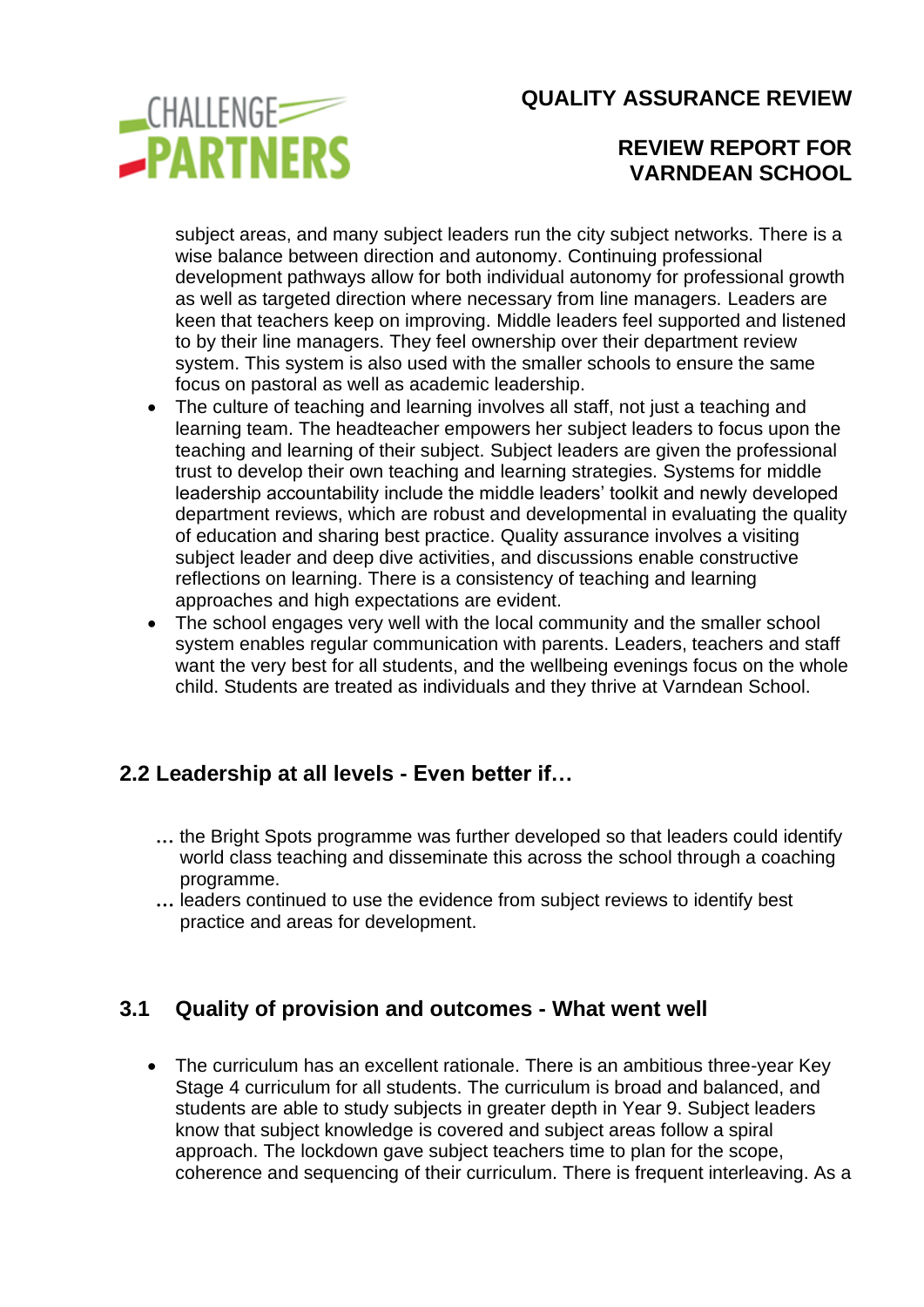

### **REVIEW REPORT FOR VARNDEAN SCHOOL**

result, students are able to learn the curriculum well at the school and make good progress.

- The use of retrieval questions helps students to remember what they have learned before. Lessons start with a review of prior knowledge and this is evident in students' work. Lessons start with a do now task that recaps on previous work and provides students with the opportunity to really embed their subject knowledge. There is a clear sequencing of lessons, evident through conversations with students and in their work. Students are able to articulate the concepts, knowledge and skills they are learning.
- Probing questions are used in lessons to stretch and challenge individuals as well as highlight an inclusive culture. Modelling in many lessons is clear, as teachers share the thinking process and involve students in questioning. Teachers carefully demonstrate the process to help students understand. This style of whole class instruction helps to address possible misconceptions.
- The work given to students is often challenging and helps students to develop knowledge and skills. Where challenge in lessons is explicit, and high expectations shared by teachers, students respond very well. For example, students are able to produce exceptional ceramics work. These high standards are evident in many areas of the school, and students enjoy the opportunities given to be creative and independent.
- Leaders rightly prioritise responsive teaching. Where teaching is world class, teachers respond well to the needs of students, using research-based methodology. This often includes live marking and assessment at the point of learning, and teachers seek to provide the best practice for their students.
- Literacy is taught well at the school. There is frequent use and application of subject specific keywords. Tier two and three language is used as part of regular lesson routines. In addition, there are a wide range of targeted and monitored interventions such as Accelerated Reader and Lexonik. Students are able to read in tutor time and the love of reading is promoted.
- Students continue to shape the future of their school. Students are politically aware and passionately interested in their planet. They take on leadership roles in the school. Students understand modern Britain and actively engage in democracy across the school. They learn about diversity and equality and demonstrate leadership skills. They are articulate and confident, aware of cultural events and passionate about their planet. Students see themselves as agents of change and are not afraid to speak out in this supportive and empowering school environment.
- Students make good progress at the school, evidenced both in historic data and current attainment. Their work is well presented and students take pride in their achievements. Relationships are positive and there is a culture for learning. Students leave the school ready to be world changers.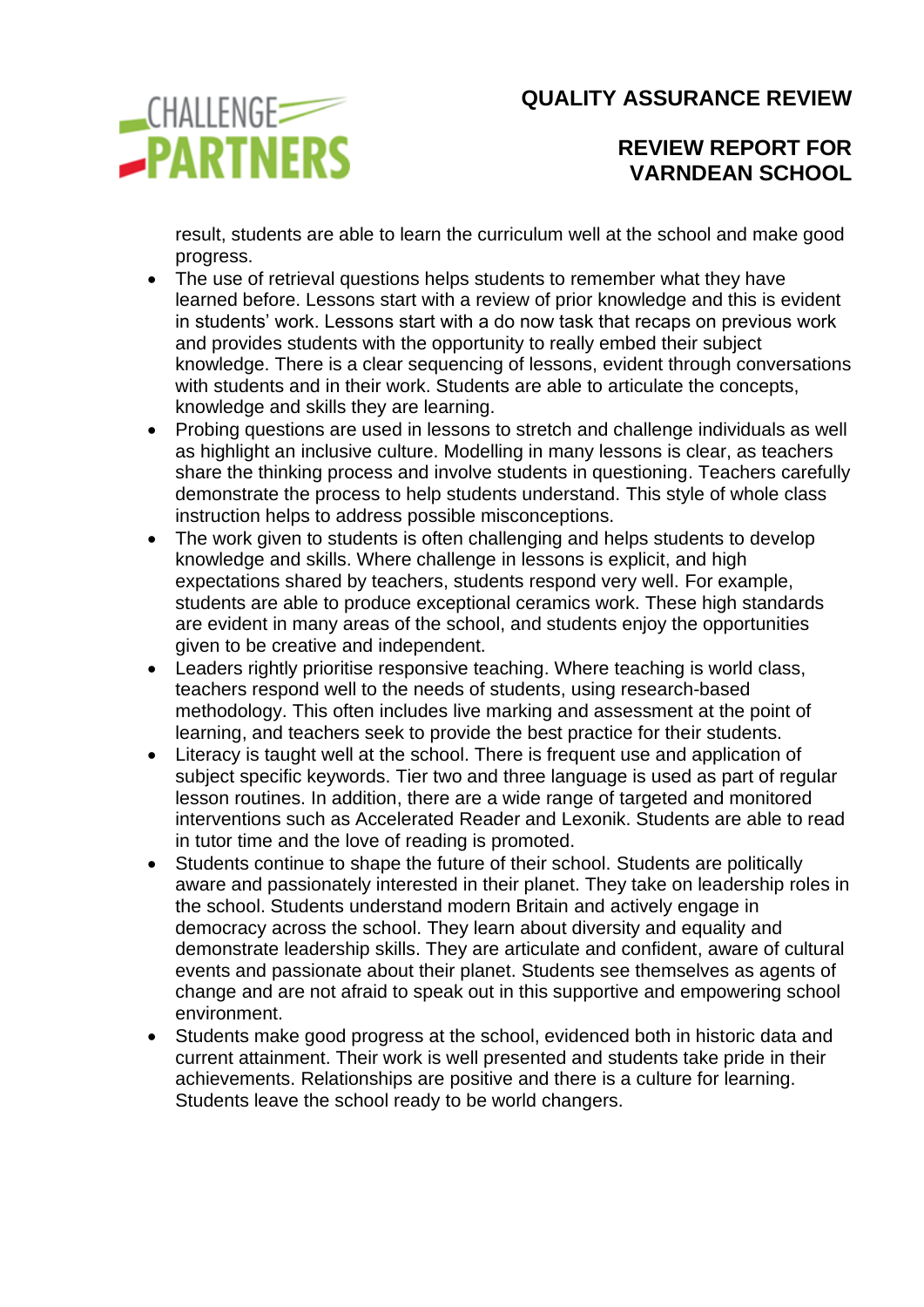

**REVIEW REPORT FOR VARNDEAN SCHOOL**

# **3.2 Quality of provision and outcomes - Even better if…**

- **...** the application of reading and vocabulary was more evident across the whole **...** school.
- **...** questioning was more consistently systematic across all lessons.
- **...** the key elements of lessons were typified and their rationale explained, so that **...** students could articulate both their prior and current learning.

# **4.1 Quality of provision and outcomes for disadvantaged pupils and pupils with additional needs - What went well**

- Leadership for vulnerable students is strong and all students make good progress. The school's recently developed strategy to improve the wellbeing and achievement of disadvantaged students is excellent. It is based upon careful consideration and expertise, combining a strategic overview alongside the wellestablished pastoral strengths of the smaller school system. This allows for greater personalisation of support as well as a curriculum which is adapted for disadvantaged students. The school's focus upon relationships, responsive teaching and the removal of barriers means that students thrive across the school, and the behaviour and attitudes of all students are excellent. There is a wide range of diverse enrichment activities for all students, for example an extensive offer for the Duke of Edinburgh Award, which allows disadvantaged students opportunities to build their confidence and excel.
- The SENCO has a strong vision for the department working with students and teachers to ensure good progress for all. She leads by example in teaching engaging lessons and has a whole school presence, getting into lessons to work more closely with students and teachers. Students are identified through transition from their prior school as well as through class teachers raising concerns. This means that students are swiftly identified and provided for.
- There are three teams, each specialising in either autistic spectrum condition, social emotional and mental health, or cognition. The regular reviews of data and information means that existing interventions are reviewed and adapted when necessary. Sometimes these data harvests lead to students being removed from the SEN register.
- There is an alternative and ambitious curriculum for some SEND students in English and science, students completing entry level qualifications before GCSE studies, learning in small groups with a subject teacher and teaching assistant. Adaptations are made for students which benefit their learning. For example, students with autistic spectrum disorder in mathematics benefit from the clear learning routines and well organised learning environment, and the sensory needs of students are provided for as they can choose the colour of calming lights.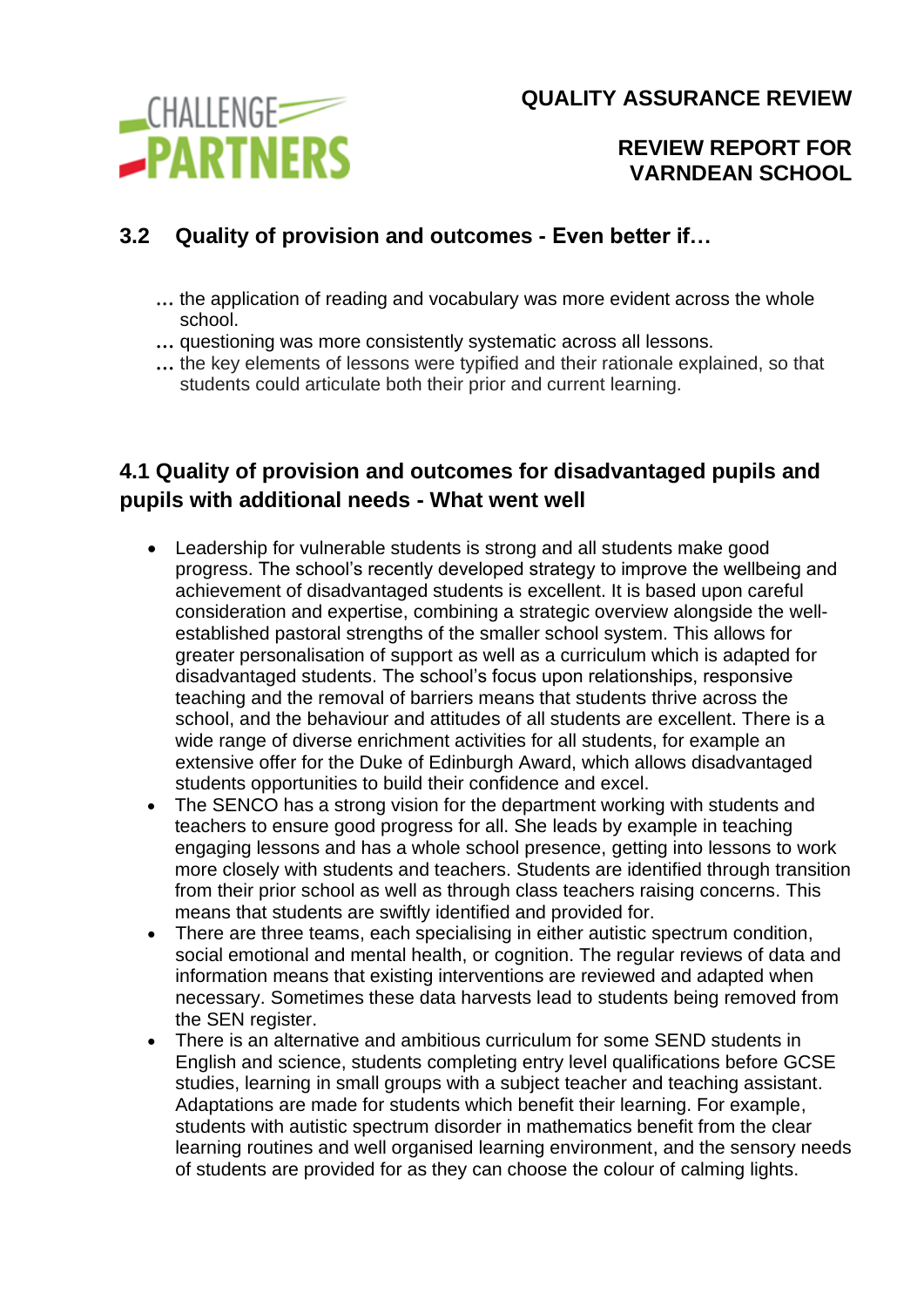

### **REVIEW REPORT FOR VARNDEAN SCHOOL**

• Specific training has been delivered to teaching staff on reasonable adjustments for students with an autistic spectrum condition, as well as access arrangements and dyslexia. There is a concerted effort to have good communication with parents of students with SEND, to ensure they feel heard and supported. The SENCO is very keen for there to be equity for all SEND students. The SENCO is involved in the triage plus meetings at the school, to ensure that there is personalised provision for students.

# **4.2 Quality of provision and outcomes for disadvantaged pupils and pupils with additional needs - Even better if…**

- **...** the adaptations for students with SEND were developed even more across lessons in the school.
- **...** the strong strategy for disadvantaged students continued to be embedded across the school.

## **5. Area of Excellence**

World class art provision (with an emphasis on ceramics).

### **Accredited**

### **5.1 Why has this area been identified as a strength? What actions has the school taken to establish expertise in this area?**

The school has developed outstanding ceramics provision over the last fifteen years. This has become a unique part of the art curriculum, and a specialism that has contributed to the popularity of the subject with students and prospective parents. Art rooms are well resourced and provide a stimulating environment for students. The students' outstanding artwork is showcased around the whole school, acting as motivation and inspiration for students. The whole school display role in Varndean is managed by one of the team and has focused on promoting high expectations, subject knowledge, careers in the particular subject areas and the work of people from different backgrounds in the school and the wider community. The school holds a well-attended artist open house every year as part of the Brighton Festival which celebrates the work of GCSE and Key Stage 3 students to the school and local community.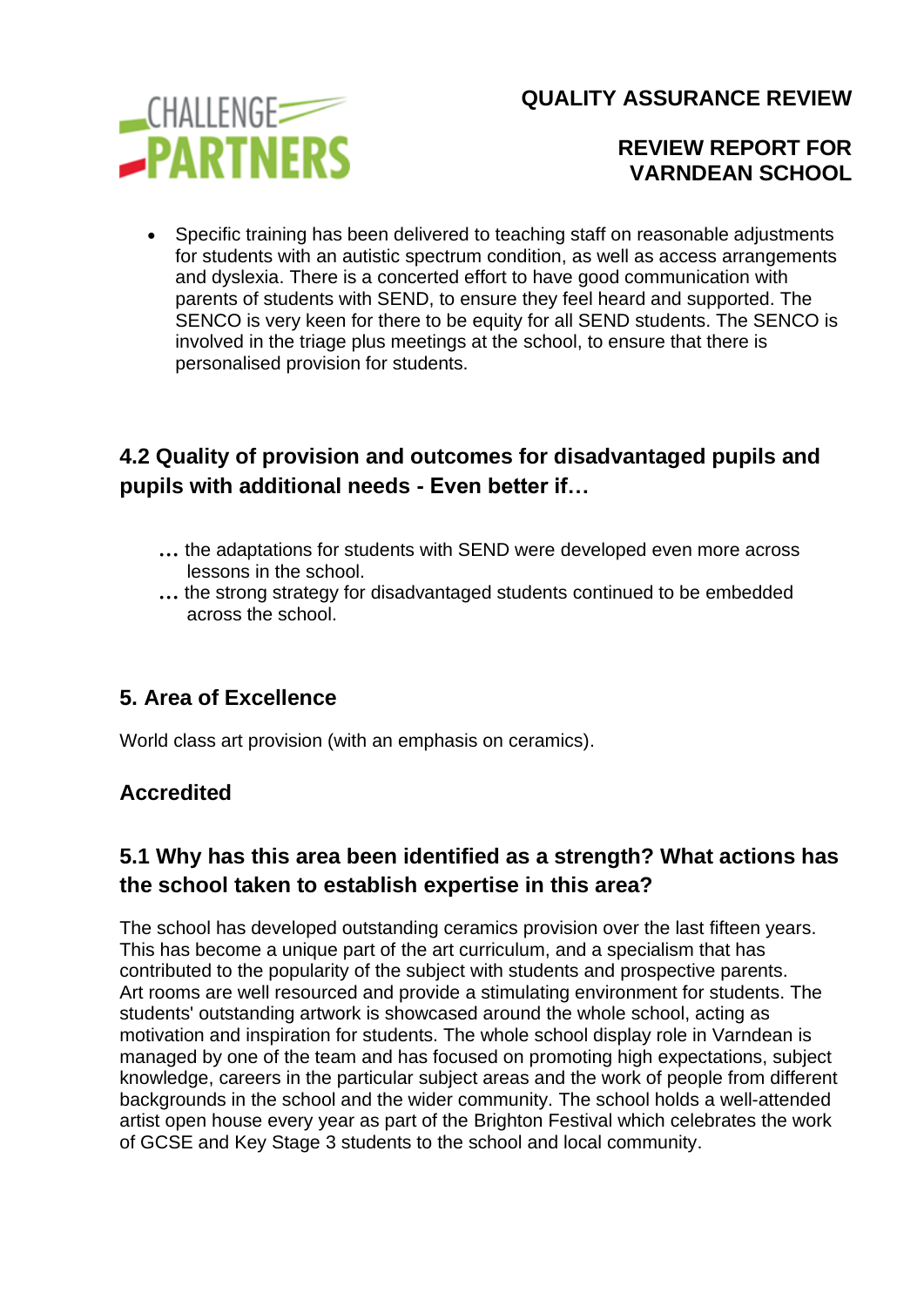

### **REVIEW REPORT FOR VARNDEAN SCHOOL**

Because of the investment in high quality professional development within the department, lessons across both key stages demonstrate a commitment to excellence in modelling success criteria to students. Expertise ensures teaching is highly responsive to student needs, allowing students to express their creativity in a framework of clearly defined high standards.

The school has been involved with a Crafts Council initiative, "Firing Up" which provided training for and enabled students from the local ceramics degree course to work with students. Subsequently, the organisation and maintenance of resources and ongoing acquisition of new skills has transformed the teaching of ceramics, and the results are evident in the work of students. Students plan carefully and produce ceramics work of exceptionally high quality. They enjoy the opportunities to learn independently and to express their creativity. The art department has shared their expertise across the city during joint practice development days, training other art teachers in the delivery of projects. Excellent practice is embedded and this is a strong area of excellence.

## **5.2 What evidence is there of the impact on pupils' outcomes?**

The school has maintained outstanding GCSE results for over seven years with above national average results. Since 2017, 90% of students have met 4+ grades, and 35% of students have met 7+ grades in GCSE exam results over successive years. There is a high and growing take up of GCSE art. Students enjoy the opportunities to produce artistic and ceramic work, and their sketch books demonstrate the development of excellent outcomes. The department improvement plan and department meeting minutes show excellence in leadership. This has led to the careful planning of professional development and implementation in lessons. Students are articulate in expressing their passion for art in the school, and parents frequently make positive comments during school open evenings.

## **5.3 What is the name, job title and email address of the staff lead in this area?**

Helen Sevink Head of Art [helensevink@varndean.co.uk](mailto:helensevink@varndean.co.uk)